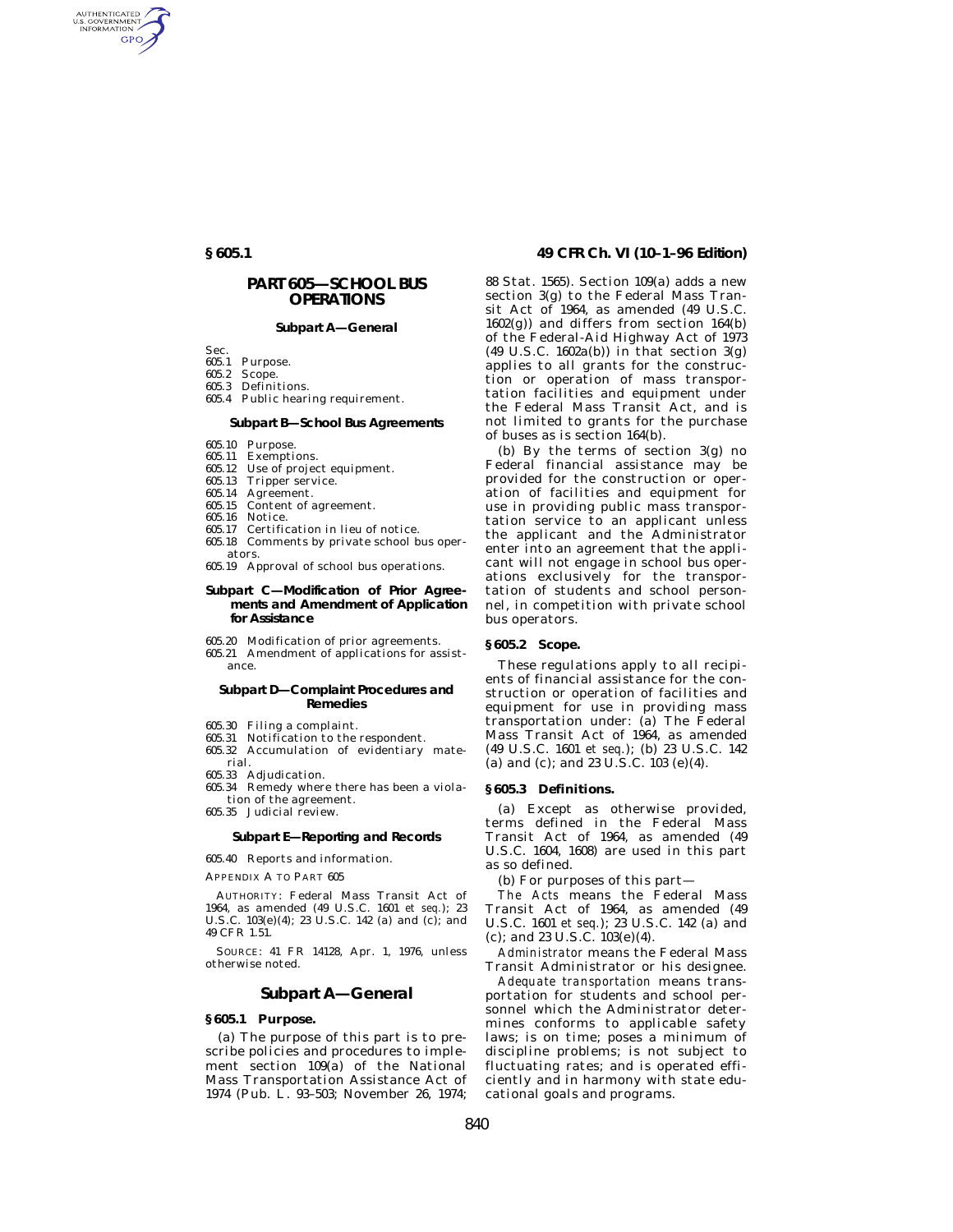# **Federal Transit Admin., DOT § 605.11**

*Agreement* means a contractual agreement required under section 3(g) of the Federal Mass Transit Act of 1964, as amended (49 U.S.C. 1602(g)).

*Applicant* means applicant for assistance under the Acts.

*Assistance* means Federal financial assistance for the purchase of buses and the construction or operation of facilities and equipment for use in providing mass transportation services under the Acts, but does not include research, development and demonstration projects funded under the Acts.

*Grant contract* means the contract between the Government and the grantee which states the terms and conditions for assistance under the Acts.

*Government* means the Government of the United States of America.

*Grantee* means a recipient of assistance under the Acts.

*Incidental* means the transportation of school students, personnel and equipment in charter bus operations during off peak hours which does not interfere with regularly scheduled service to the public (as defined in the Opinion of the Comptroller General of the United States, B160204, December 7, 1966, which is attached as appendix A of this part).

*Interested party* means an individual, partnership, corporation, association or public or private organization that has a financial interest which is adversely affected by the act or acts of a grantee with respect to school bus operations.

*Reasonable Rates* means rates found by the Administration to be fair and equitable taking into consideration the local conditions which surround the area where the rate is in question.

*School bus operations* means transportation by bus exclusively for school students, personnel and equipment in Type I and Type II school vehicles as defined in Highway Safety Program Standard No. 17.

*Tripper service* means regularly scheduled mass transportation service which is open to the public, and which is designed or modified to accommodate the needs of school students and personnel, using various fare collections or subsidy systems. Buses used in tripper service must be clearly marked as open to the public and may not carry des-

ignations such as ''school bus'' or ''school special''. These buses may stop only at a grantee or operator's regular service stop. All routes traveled by tripper buses must be within a grantee's or operator's regular route service as indicated in their published route schedules.

*Urban area* means the entire area in which a local public body is authorized by appropriate local, State and Federal law to provide regularly scheduled mass transportation service. This includes all areas which are either: (a) Within an ''urbanized area'' as defined and fixed in accordance with 23 CFR part 470, subpart B; or (b) within an 'urban area'' or other built-up place as determined by the Secretary under section 12(c)(4) of the Federal Mass Transit Act of 1964, as amended (49 U.S.C.  $1608(c)(4)$ .

#### **§ 605.4 Public hearing requirement.**

Each applicant who engages or wishes to engage in school bus operations shall afford an adequate opportunity for the public to consider such operations at the time the applicant conducts public hearings to consider the economic, social or environmental effects of its requested Federal financial assistance under section 3(d) of the Federal Mass Transit Act of 1964, as amended (49 U.S.C. 1602(d)).

# **Subpart B—School Bus Agreements**

## **§ 605.10 Purpose.**

The purpose of this subpart is to formulate procedures for the development of an agreement concerning school bus operations.

#### **§ 605.11 Exemptions.**

A grantee or applicant may not engage in school bus operations in competition with private school bus operators unless it demonstrates to the satisfaction of the Administrator as follows:

(a) That it operates a school system in its urban area and also operates a separate and exclusive school bus program for that school system; or

(b) That private school bus operators in the urban area are unable to provide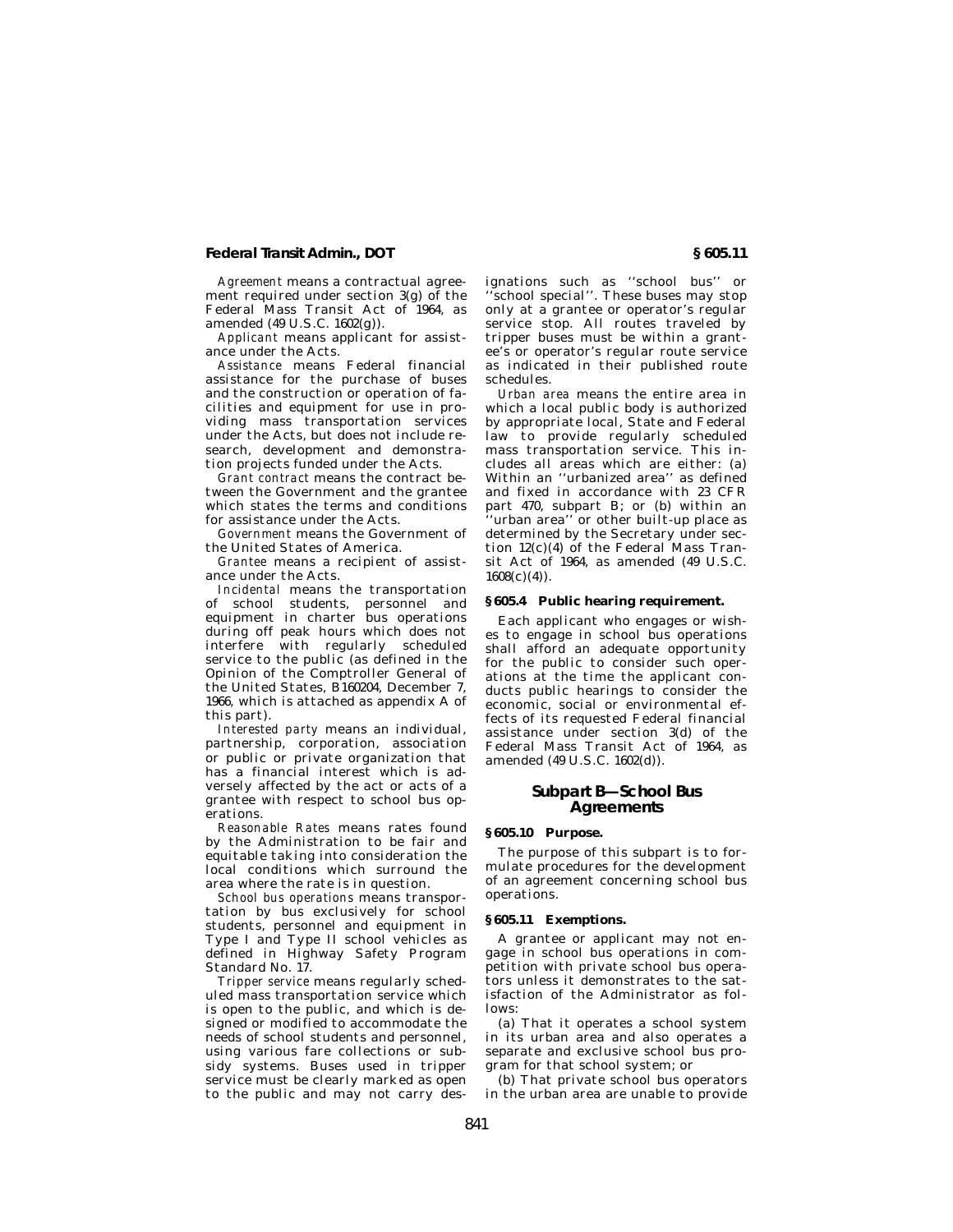adequate transportation, at a reasonable rate, and in conformance with applicable safety standards; or

(c) That it is a state or local public body or agency thereof (or a direct predecessor in interest which has acquired the function of so transporting schoolchildren and personnel along with facilities to be used therefor) who was so engaged in school bus operations:

(1) In the case of a grant involving the purchase of buses—anytime during the 12-month period immediately prior to August 13, 1973.

(2) In the case of a grant for construction or operating of facilities and equipment made pursuant to the FT Act as amended (49 U.S.C. 1601 *et seq.*), anytime during the 12-month period immediately prior to November 26, 1974.

# **§ 605.12 Use of project equipment.**

No grantee or operator of project equipment shall engage in school bus operations using buses, facilities or equipment funded under the Acts. A grantee or operator may, however, use such buses, facilities and equipment for the transportation of school students, personnel and equipment in incidental charter bus operations. Such use of project equipment is subject to part 604 of Federal Mass Transit Regulations.

# **§ 605.13 Tripper service.**

The prohibition against the use of buses, facilities and equipment funded under the Acts shall not apply to tripper service.

### **§ 605.14 Agreement.**

Except as provided in § 605.11 no assistance shall be provided under the Acts unless the applicant and the Administrator shall have first entered into a written agreement that the applicant will not engage in school bus operations exclusively for the transportation of students and school personnel in competition with private school bus operators.

# **§ 605.15 Content of agreement.**

(a) Every grantee who is not authorized by the Administrator under § 605.11 of this part to engage in school bus operations shall, as a condition of assist-

**§ 605.12 49 CFR Ch. VI (10–1–96 Edition)**

ance, enter into a written agreement required by § 605.14 which shall contain the following provisions:

(1) The grantee and any operator of project equipment agrees that it will not engage in school bus operations in competition with private school bus operators.

(2) The grantee agrees that it will not engage in any practice which constitutes a means of avoiding the requirements of this agreement, part 605 of the Federal Mass Transit Regulations, or section 164(b) of the Federal-Aid Highway Act of 1973 (49 U.S.C.  $1602a(b)$ ).

(b) Every grantee who obtains authorization from the Administrator to engage in school bus operations under § 605.11 of this part shall, as a condition of assistance, enter into a written agreement required by § 605.14 of this part which contains the following provisions:

(1) The grantee agrees that neither it nor any operator of project equipment will engage in school bus operations in competition with private school bus operators except as provided herein.

(2) The grantee, or any operator of project equipment, agrees to promptly notify the Administrator of any changes in its operations which might jeopardize the continuation of an exemption under §605.11.

(3) The grantee agrees that it will not engage in any practice which constitutes a means of avoiding the requirements of this agreement, part 605 of the Federal Transit Administration regulations or section 164(b) of the Federal-Aid Highway Act of 1973 (49 U.S.C. 1602a(b)).

(4) The grantee agrees that the project facilities and equipment shall be used for the provision of mass transportation services within its urban area and that any other use of project facilities and equipment will be incidental to and shall not interfere with the use of such facilities and equipment in mass transportation service to the public.

# **§ 605.16 Notice.**

(a) Each applicant who engages or wishes to engage in school bus operations shall include the following in its application: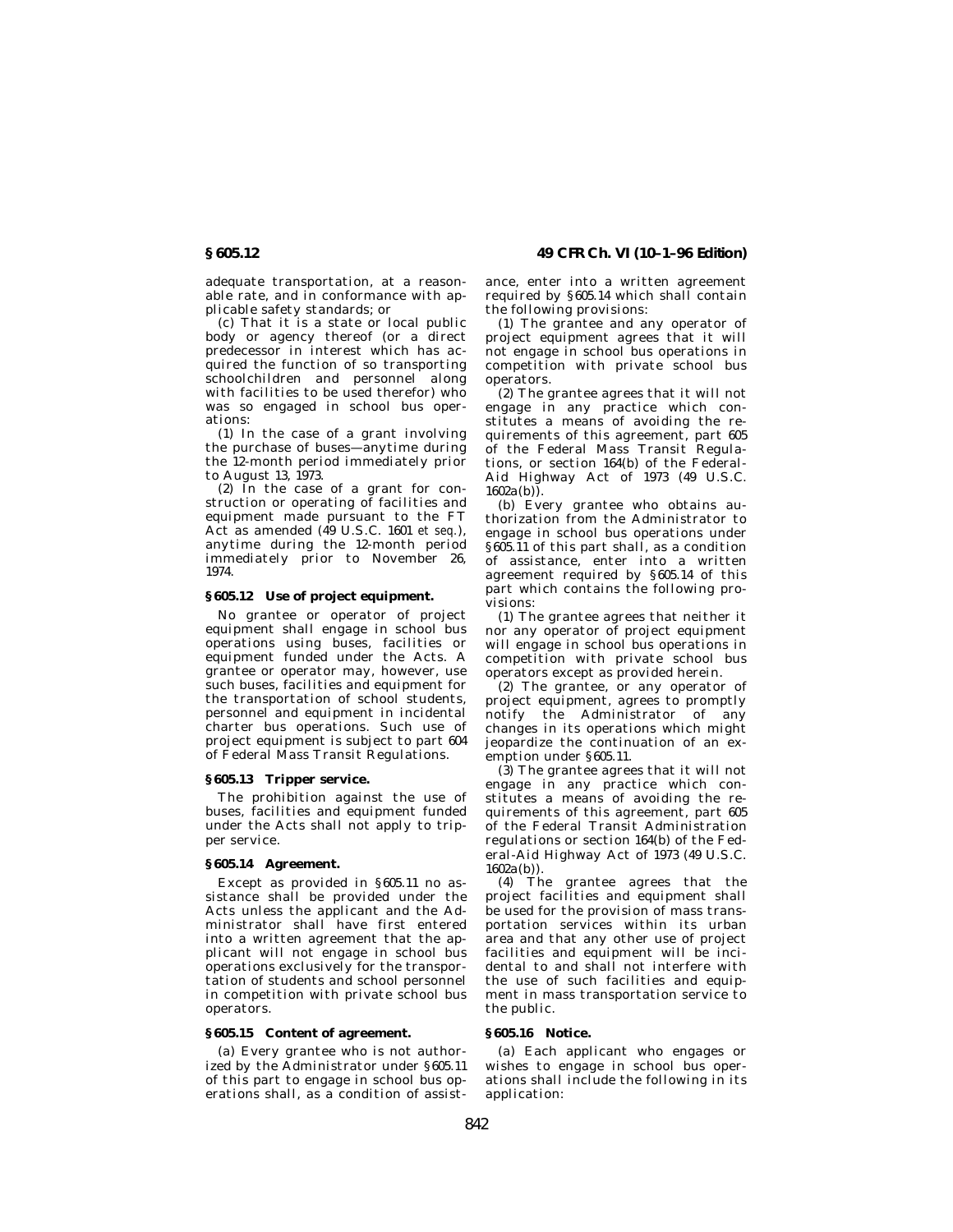# **Federal Transit Admin., DOT § 605.19**

(1) A statement that it has provided written notice to all private school bus operators operating in the urban area of its application for assistance and its proposed or existing school bus operations;

(2) A statement that it has published in a newspaper of general circulation in its urban area a notice of its application and its proposed or existing school bus operations;

(b) The notice required by paragraphs (a) (1) and (2) of this section shall include the following information:

(1) A description of the area to be served by the applicant.

(2) An estimation of the number of each type of bus which will be employed on the proposed school bus operations, and the number of weekdays those buses will be available for school bus operations.

(3) A statement of the time, date, and place of public hearings required under section 3(d) of the Federal Mass Transit Act of 1964, as amended (49 U.S.C.  $1602(d)$ , to be held on the application for assistance.

(4) A statement setting forth reasons the applicant feels it should be allowed to engage in school bus operations under §605.11 of this part.

(c) Copies of the application for assistance and notice required by paragraph (a) of this shall be available for inspection during the regular business hours at the office of the applicant.

# **§ 605.17 Certification in lieu of notice.**

If there are no private school bus operators operating in the applicant's urban area, the applicant may so certify in its application in lieu of meeting the requirements of § 605.16. This certification shall be accompanied by a statement that the applicant has published, in a newspaper of general circulation in its urban area, a notice stating that it has applied for assistance as provided under § 605.16(b) and that it has certified that there are no private school bus operators operating in its urban area. A copy of the notice as published shall be included.

# **§ 605.18 Comments by private school bus operators.**

Private school bus operators may file written comments on an applicant's proposed or existing school bus operations at the time of the public hearing held pursuant to section 3(d) of the Federal Mass Transit Act of 1964, as amended (49 U.S.C. 1602(d)). The comments of private school bus operators must be submitted by the applicant to the Administrator together with the transcript of this public hearing.

#### **§ 605.19 Approval of school bus operations.**

(a) The Administrator will consider the comments filed by private school bus operators prior to making any findings regarding the applicant's proposed or existing school bus operations.

(b) After a showing by the applicant that it has complied with the requirements of 49 U.S.C. 1602(d) and this subpart, the Administrator may approve its school bus operations.

(c) If the Administrator finds that the applicant has not complied with the notice requirement of this part or otherwise finds that the applicant's proposed or existing school bus operations are unacceptable, he will so notify the applicant in writing, stating the reasons for his findings.

(d) Within 20 days after receiving notice of adverse findings from the Administrator, an applicant may file written objections to the Administrator's findings or submit a revised proposal for its school bus operations. If an applicant revises its proposed or existing school bus operations, it shall mail a copy of these revisions along with the findings of the administrator to private school bus operators required to be notified under § 605.16.

(e) Private school bus operators who receive notice under paragraph (d) of this section may within  $20$  days after receipt of notice file written comments on the proposed revisions with the Administrator. The Administrator will consider these comments prior to his approval of a proposed revision by the applicant.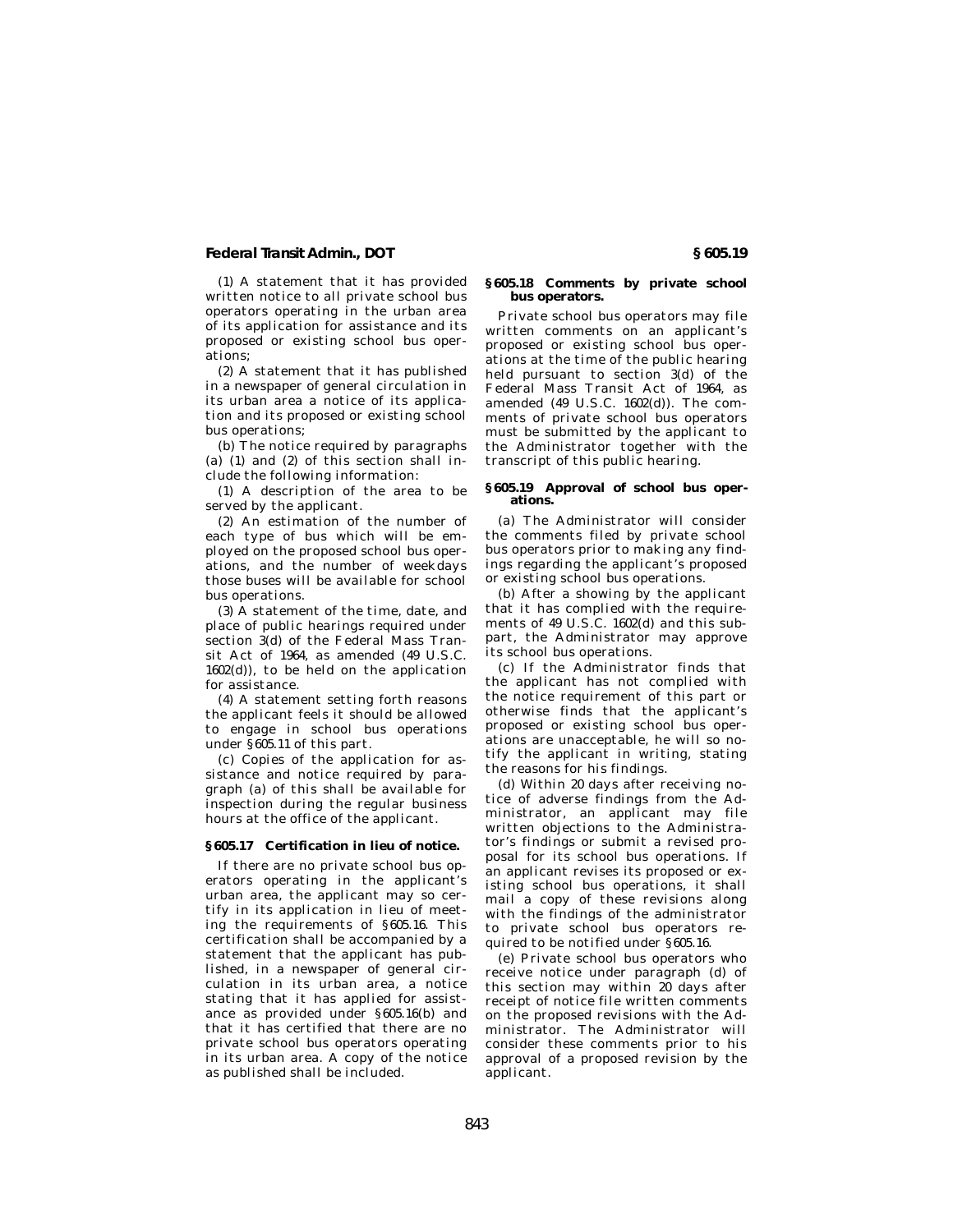(f) Upon receipt of notice of approval of its school bus operations, the applicant may enter into an agreement with the Administrator under §605.14.

# **Subpart C—Modification of Prior Agreements and Amendment of Application for Assistance**

### **§ 605.20 Modification of prior agreements.**

(a) Any grantee which, prior to the adoption of this part, entered into an agreement required by section 164(b) of the Federal-Aid Highway Act of 1973 (49 U.S.C.  $1602(a)(b)$ , or section  $3(g)$  of the Federal Mass Transit Act of 1964, as amended  $(49 \text{ U.S.C. } 1602(g))$ , who engages or wishes to engage in school bus operations in competition with private school bus operators, shall seek modification of that agreement in accordance with paragraphs (b) through (d) of this section.

(b) The grantee shall develop a statement setting forth in detail the reasons it feels it should be allowed to engage in school bus operations under § 605.11 of this part. A copy of the statement should be provided private school bus operators who provide service in the grantee's urban area.

(c) The grantee shall allow 30 days for persons receiving notice under this section to respond with written comments concerning its proposed or existing school bus operations.

(d) After receiving written comments, the grantee shall send his proposal with written comments thereon to the Administrator for his review under §605.17.

# **§ 605.21 Amendment of applications for assistance.**

Pending applications for assistance upon which public hearings have been held pursuant to section 3(d) of the Federal Mass Transit Act of 1964, as amended (49 U.S.C. 1602(d)), and applications which have been approved by the Administrator but for which no grant contract has been executed, shall be amended by the applicant to conform to this part by following the procedures of  $§605.20(b)$  through  $(d)$ .

# **§ 605.20 49 CFR Ch. VI (10–1–96 Edition)**

# **Subpart D—Complaint Procedures and Remedies**

# **§ 605.30 Filing a complaint.**

Any interested party may file a complaint with the Administrator alleging a violation or violations of terms of an agreement entered into pursuant to § 605.14. A complaint must be in writing, must specify in detail the action claimed to violate the agreement, and must be accompanied by evidence sufficient to enable the Administrator to make a preliminary determination as to whether probable cause exists to believe that a violation of the agreement has taken place.

# **§ 605.31 Notification to the respondent.**

On receipt of any complaint under § 605.30, or on his own motion if at any time he shall have reason to believe that a violation may have occurred, the Administrator will provide written notification to the grantee concerned (hereinafter called ''the respondent'') that a violation has probably occurred. The Administrator will inform the respondent of the conduct which constitutes a probable violation of the agreement.

### **§ 605.32 Accumulation of evidentiary material.**

The Administrator will allow the respondent not more than 30 days to show cause, by submission of evidence, why no violation should be deemed to have occurred. A like period shall be allowed to the complainant, if any, during which he may submit evidence to rebut the evidence offered by the respondent. The Administrator may undertake such further investigation, as he may deem necessary, including, in his discretion, the holding of an evidentiary hearing or hearings.

# **§ 605.33 Adjudication.**

(a) After reviewing the results of such investigation, including hearing transcripts, if any, and all evidence submitted by the parties, the Administrator will make a written determination as to whether the respondent has engaged in school bus operations in violation of the terms of the agreement.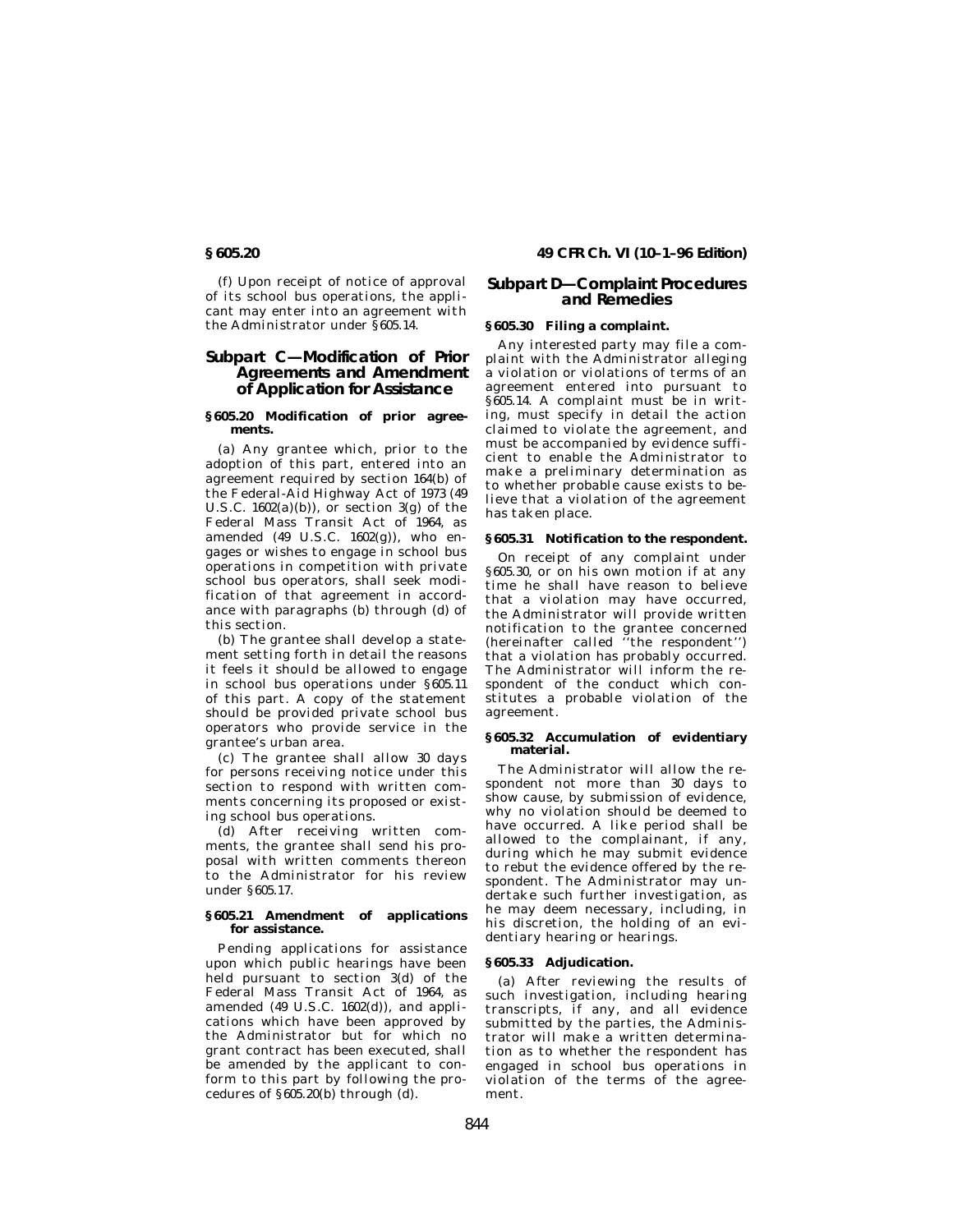# **Federal Transit Admin., DOT Pt. 605, App. A**

(b) If the Administrator determines that there has been a violation of the agreement, he will order such remedial measures as he may deem appropriate.

(c) The determination by the Administrator will include an analysis and explanation of his findings.

# **§ 605.34 Remedy where there has been a violation of the agreement.**

If the Administrator determines, pursuant to this subpart, that there has been a violation of the terms of the agreement, he may bar a grantee or operator from the receipt of further financial assistance for mass transportation facilities and equipment.

#### **§ 605.35 Judicial review.**

The determination of the Administrator pursuant to this subpart shall be final and conclusive on all parties, but shall be subject to judicial review pursuant to title 5 U.S.C. 701–706.

# **Subpart E—Reporting and Records**

### **§ 605.40 Reports and information.**

The Administrator may order any grantee or operator for the grantee, to file special or separate reports setting forth information relating to any transportation service rendered by such grantee or operator, in addition to any other reports required by this part.

#### APPENDIX A TO PART 605

#### COMPTROLLER GENERAL OF THE UNITED STATES, *Washington, DC, December 7, 1966.*

DEAR MR. WILSON: The enclosure with your letter of October 4, 1966, concerns the legality of providing a grant under the Federal Mass Transit Act of 1964 to the City of San Diego, (City), California. The problem in-volved arises in connection with the definition in subsection 9(d)(5) of the Act, 49 U.S.C. 1608(d)(5), excluding charter or sightseeing service from the term "mass transpor-

tation.

It appears from the enclosure with your letter that the City originally included in its grant application a request for funds to purchase 8 buses designed for charter service. Subsequently the City amended its application by deleting a request for a portion of the funds attributable to the charter bus coaches. However, in addition to the 8 specially designed charter buses initially applied for, the City allegedly uses about 40 of its transit type buses to a substantial extent

for charter-type services. In light of these factors surrounding the application by the City, the enclosure requests our opinion with regard to the legality of grants under the Act as it applies to certain matters (in effect questions), which are numbered and quoted below and answered in the order presented.

Number one:

The grant of funds to a City to purchase buses and equipment which are intended for substantial use in the general charter bus business as well as in the Mass Transportation type business.''

The Federal Mass Transit Act of 1964 does not authorize grants to assist in the purchase of buses or other equipment for any service other than urban mass transportation service. Section 3(a) of the Act limits the range of eligible facilities and equipment to "\* \* \* buses and other rolling stock, and other real or personal property needed for an efficient and coordinated mass transpor-tation system.'' In turn, ''mass transportation'' is defined, in section  $9(d)(5)$  of the Act, specifically to exclude charter service. We are advised by the Department of Housing and Urban Development (HUD) that under these provisions, the Department has limited its grants to the purchase of buses of types suitable to meet the needs of the particular kind of urban mass transportation proposed to be furnished by the applicant.

HUD further advises that:

''One of the basic facts of urban mass transportation operations is that the need for rolling stock is far greater during the morning and evening rush hours on weekdays than at any other time. For that reason, any system which has sufficient rolling stock to meet the weekday rush-hour needs of its customers must have a substantial amount of equipment standing idle at other times, as well as drivers and other personnel being paid when there is little for them to do. To relieve this inefficient and uneconomical situation, quite a number of cities have offered incidental charter service using this idle equipment and personnel during the hours when the same are not needed for regularly scheduled runs. Among the cities so doing are Cleveland, Pittsburgh, Alameda, Tacoma, Detroit and Dallas.

''Such service contributes to the success of urban mass transportation operations by bringing in additional revenues and providing full employment to drivers and other employees. It may in some cases even reduce the need for Federal capital grant assistance.

''We do not consider that there is any violation of either the letter or the spirit of the Act as a result of such incidental use of buses in charter service. To guard against abuses, every capital facilities grant contract made by this Department contains the following provisions:

'''Sec. 4. *Use of Project Facilities and Equipment*—The Public Body agrees that the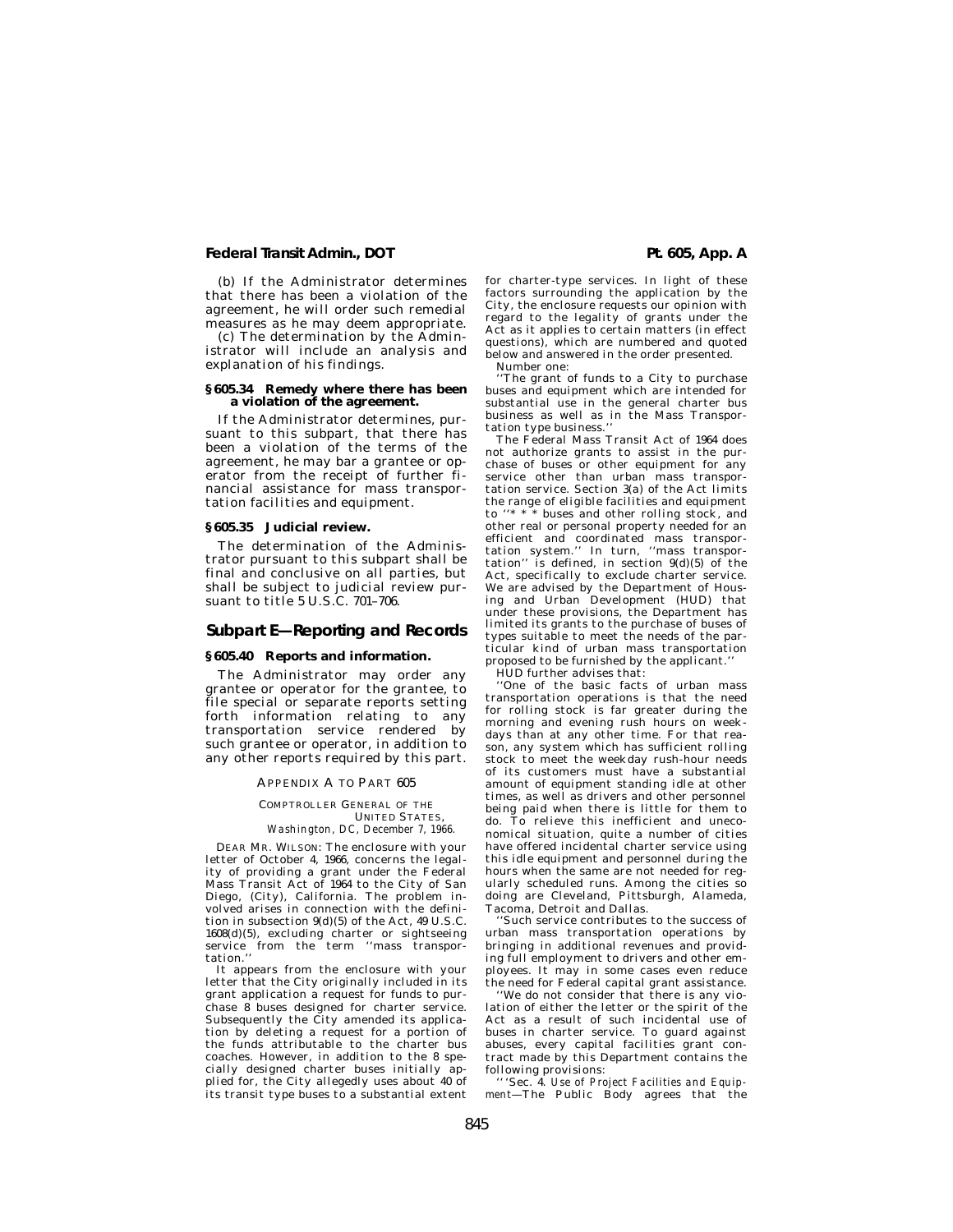Project facilities and equipment will be used for the provision of mass transportation service within its urban area for the period of the useful life of such facilities and equipment. . . . The Public Body further agrees that during the useful life of the Project facilities and equipment it will submit to HUD such financial statements and other data as may be deemed necessary to assure compliance with this Section.' ''

It is our view that grants may be made to a city under section 3(a) of the Act to purchase buses needed by the city for an efficient and coordinated mass transportation system, even though the city may intend to use such buses for charter use when the buses are not needed on regularly scheduled runs (i.e. for mass transportation purposes) and would otherwise be idle.

Number two:

''Whether a grant of such funds is proper if charter bus use is incidental to mass public transportation operations. If so, what is the definition of *incidental use.*''

We are advised by HUD that under its legislative authority, it cannot and does not take charter service requirements into consideration in any way in evaluating the needs of a local mass transportation system for buses or other equipment.

HUD further advises that:

''However, as indicated above, we are of the opinion that any lawful use of project equipment which does not detract from or interfere with the urban mass transportation service for which the equipment is needed would be deemed an incidental use of such equipment, and that such use of project equipment is entirely permissible under our legislation. What uses are in fact incidental, under this test, can be determined only on a case-by-case basis.''

In view of what we stated above in answer to the first question, the first part of question two is answered in the affirmative.

As to the second part of the question, in *Security National Insurance Co.* v. *Secuoyah Marina,* 246F.2d 830, ''incident'' is defined as meaning ''that which appertains to something else which is primary." Thus, we cannot say HUD's definition of *incidental use* as set forth above is unreasonable. Under the Act involved grants may be made to purchase buses only if the buses are needed for an efficient and coordinated mass transportation system. It would appear that if buses are purchased in order to meet this need, and are, in fact, used to meet such need, the use of such buses for charter service when not needed for mass transportation services would, in effect, be an ''incidental use,'' insofar as pertinent here. In our opinion such incidental use would not violate the provisions of the 1964 Act.

Number three:

''The grant of funds for mass public transportation purposes to a City which has ex-

# **Pt. 605, App. A 49 CFR Ch. VI (10–1–96 Edition)**

pressed an intent to engage in the general charter bus business when such funds would in effect constitute a subsidy to the City of its intended charter bus operations; i.e. freeing Municipal funds with which to purchase charter bus equipment.''

Section 4(a) of the 1954 Act (49 U.S.C. 1603(a)) provides, in part, as follows:

The Administrator (now Secretary), on the basis of engineering studies, studies of economic feasibility, and data showing the nature and extent of expected utilization of the facilities and equipment, shall estimate what portion of the cost of a project to be assisted under section 1602 of this title cannot be reasonably financed from revenues which portion shall hereinafter be called 'net project cost'. The Federal grant for such a project shall not exceed two-thirds of the net project cost. The remainder of the net project cost shall be provided, in cash, from sources other than Federal funds  $\hspace{0.1mm}^*$ 

It is clear from the legislative history of the Act involved that the ''revenues'' to be considered are mass transportation system revenues including any revenues from incidental charter operations. There is nothing in the language of the Act which requires HUD to take into account the status of the general funds of an applicant city in determining how much capital grant assistance to extend to that city.

It should be noted that in a sense nearly every capital grant to a city constitutes a partial subsidy of every activity of the city which is supported by tax revenues, since it frees tax revenues for such other uses.

Number four:

''With specific reference to the application of the City of San Diego for funds under its application to the Department of Housing and Urban Development dated June 2, 1966, whether the Act permits a grant to purchase equipment wherein 25 percent of such equipment will be used either exclusively or substantially in the operation of charter bus services.

As to the City of San Diego's grant application, we have been advised by HUD as follows:

''As explained above, the Act authorizes assistance only for facilities to be used in mass transportation service. We could not, therefore, assist San Diego in purchasing any equipment to be used 'exclusively' in the operation of charter bus service. Furthermore, as also explained above, assisted mass transportation equipment can be used only incidentally for such charter services.

''Whether equipment used 'substantially' in such service qualifies under this rule can be answered only in the light of the specifics of the San Diego situation. \* \* \* we have already, during our preliminary review of the City's application, disallowed about \$150,000